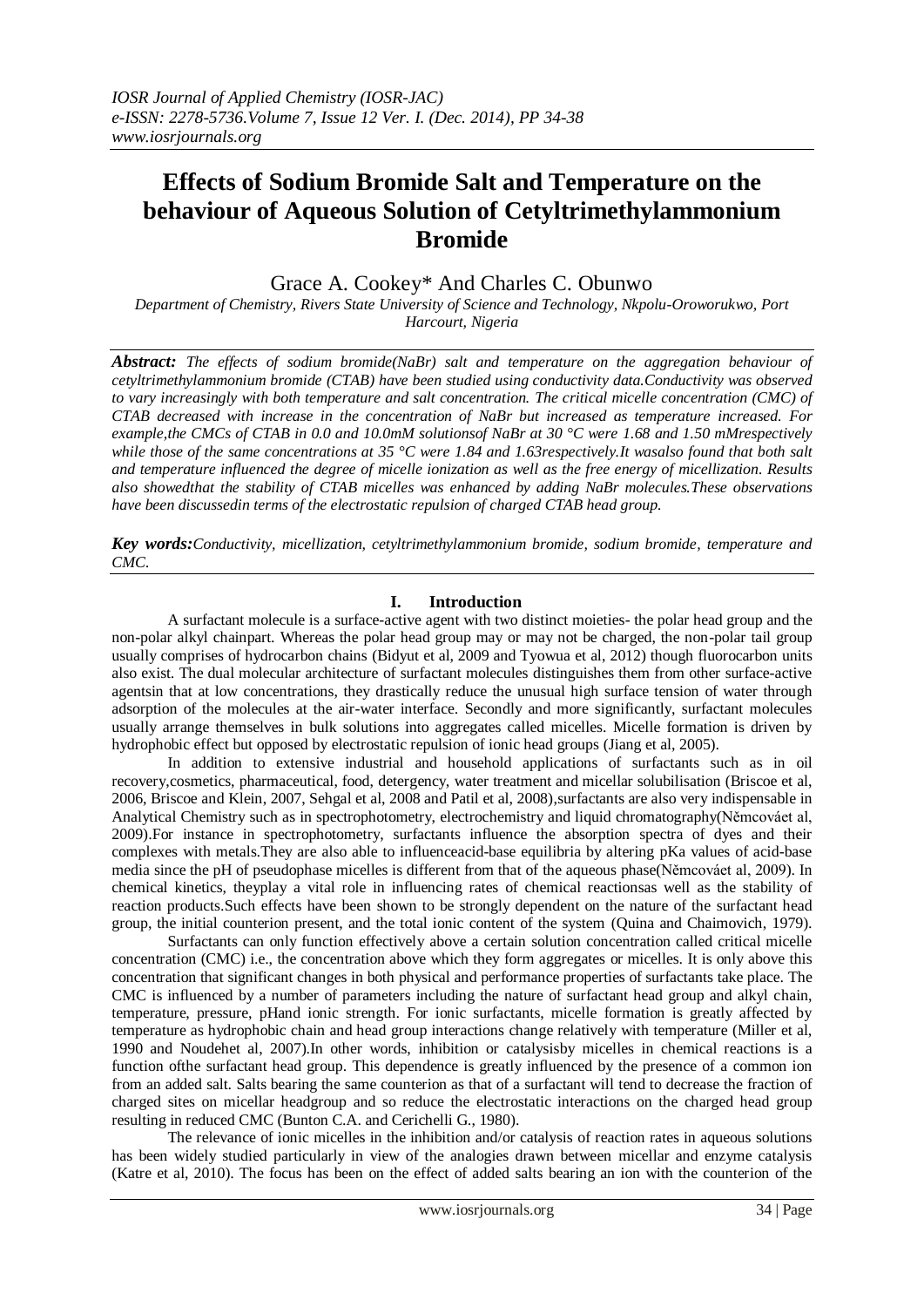surfactant ion since salts increase the concentration of counterions and thus reduce the number of charged sites on a charged micelle surface.Jones and Jandik, 1991have shown that for inorganic anions, the addition of a cationic surfactant in a concentration above the critical micelle concentration affects the electrophoretic mobility of the analytes and makes it possible to fine-tune the selectivity of the separation. This effect was attributed to the electrostatic interaction of the anions with the cationic micellesand corroborated by Orentaite and Pyell,2011. Although the literature is replete with studies that have been conducted on the thermodynamic properties of surfactants with varying head groups(Noudeh et al, 2007, Bidyut et al, 2009, and Katre et al, 2010)and at different temperatures, there are however, no recorded studies on the effects of temperature and sodium bromidesalt on the thermodynamic properties of CTAB- an important and widely employed surfactant. This study thus attempts to investigate the effects of these parameters on the micellization of CTAB through conductivity measurements.

## **II. Materials and Methods**

Cetyltrimethylammonium bromide (98% purity) and sodium bromidewere purchased from Sigma Aldrich. Deionized water wasprepared in our laboratory.The reagentswere used as received without further purification. Stock aqueous solutions of CTAB were prepared at concentrations approximately ten times the literature value of its CMC (Azum et al, 2008). Stock solutionsof CTAB were prepared in 0.0 mM and 10.0mM concentrations of NaBr. Conductivity measurements of all the solutions were carried outwith a JENWAY 4510 conductivity meter at 30, 35,40 and 45 °C.The conductance of a known volume of deionized water was first measured. Subsequently, a precise volume of a stock solution was addedinto the deionized water using an Eppendorf pipette. This addition was repeatedseverally and in each case, the conductivity of the solution was measured.Concentrations of CTABwere calculated from the volumes of the stock solutions used for each measurement.



**III. Results And Discussion**

**Figure 1**: Specific conductivity versus concentration of CTAB,at (a) 0.0 mM and (b), 10.0 mMof NaBr at different temperatures.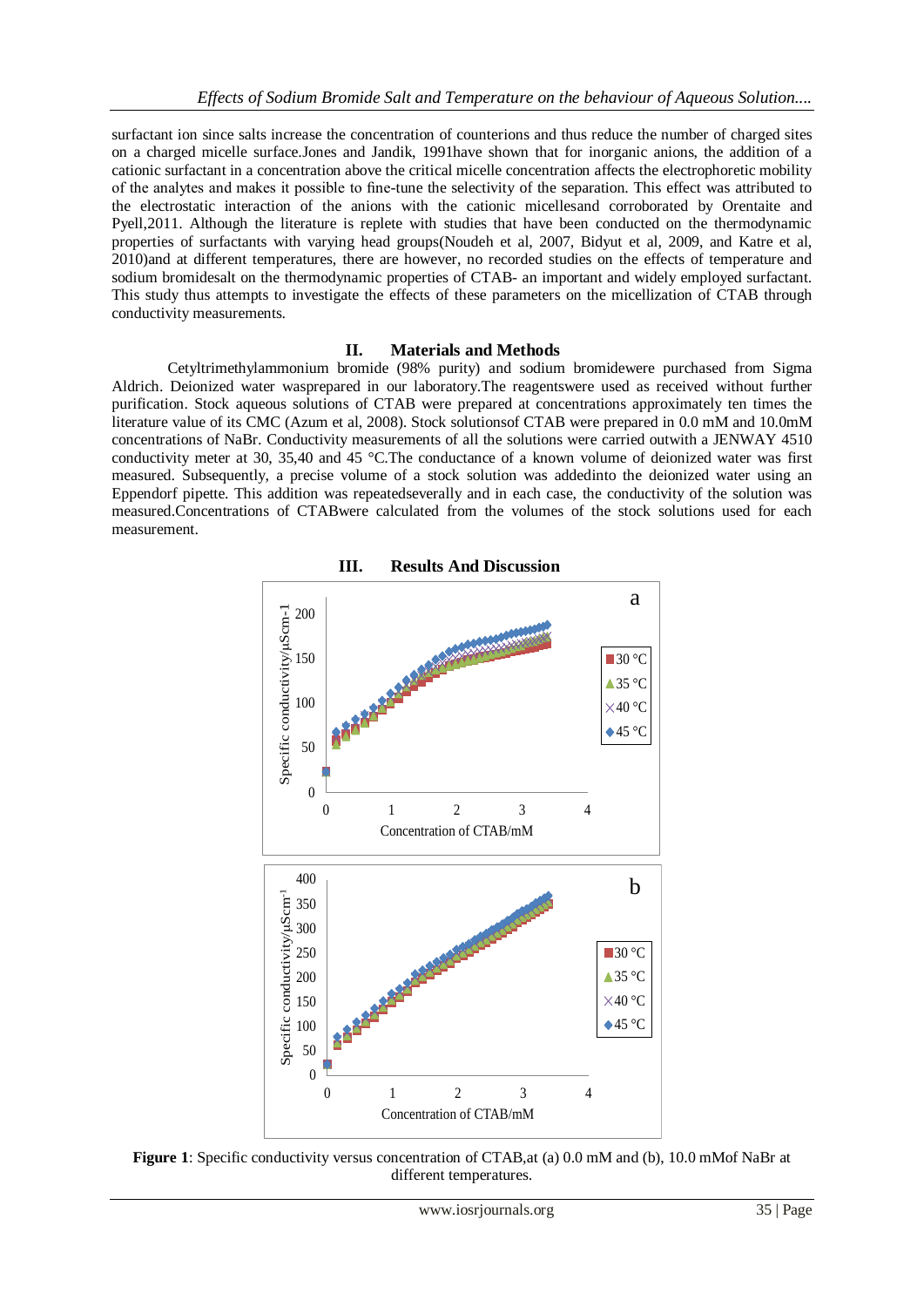Figures 1 (a) and (b) show the variation of specific conductivity with CTAB concentration in the presence (10.0 mM) and absence (0.0 mM) of NaBr at 30, 35, 40and 45 °C. These curves show that the specific conductivity of CTABincreased as the total surfactant concentration increased with a corresponding increase in gradient until aninflectionpoint (the CMC) was observed. Above this point, the specific conductivity still increased with concentration but with a decrease in slope. This abrupt change at the CMC has been reportedin several literatures (Domínguez et al, 1997 and Kroflic et al, 2012)as due to different degrees of ionization of surfactants below and above the CMC. Below the CMC, ionic surfactants behave as strong electrolytes and dissociate completely into their ions. At CMC, aggregates begin to form and mobility of ions is slowed down. Above the CMC, dissociation becomes weaker thus micelles are partially ionized and electrical conductivity then depends on the degree of micelle ionization. Thesecurves also illustrate the dependence of specific conductivity on the concentration of NaBr salt with specific conductivity increasing asthe concentration of the salt increased.Thisbehaviour may be attributed to increased counterion content in the solution.The cluster of the plots (b) at different temperatures indicates that in the presence of NaBr, temperature has little effect on the specific conductivity of CTAB.

The CMCs of CTAB extrapolated from the inflection points on the specific conductivity versus concentration curves at the various temperaturesandconcentrations of NaBr salt are illustrated in Figure 2.



**Figure 2:** Variation of the critical micelle concentration of CTAB with temperature and concentrations of NaBr.

Figure 2 shows the dependence of the CMC of CTAB on both temperature and salt concentration. At a given concentration of NaBr, the CMC increased with increase in temperature. However, at constant temperature, the CMC decreased with increasing concentration of NaBr. For instance, the CMC of CTAB in 10.0 mM solution of NaBr salt at 30 °C was 1.50mM whilethat at 35 °C for same concentration of NaBr was 1.63 mM. At constant temperature of 35 °C, the CMCs were 1.84 and 1.63for 0.0 mM and 10.0 mM concentrations of NaBr respectively. Thermal agitation (as a result of increase in temperature) is expected to increase the electrostatic repulsion of the ionic head group; hence, the chances of micelle formation are reduced leading to higher CMC. Aggregation of surfactant molecules into micelles is enhanced by attractive interactions of the hydrophobic alkyl chains but opposed by the electrostatic repulsion of charged head groups (Domínguez et al, 1997). A decrease in CMC of CTAB with increasing NaBr concentration may imply that the presence of the salt enhances the formation of CTAB micelles. This is probably because Br<sup>-</sup> ion of NaBr increases the surfactant's counterion in solution and thus greatly reduces the number of unbound ionic sites on CTAB micellar head group.Subsequently, the degree of electrostatic repulsion on the charged head groupreduces leading to increased micelle formation.Theseobservations are in agreement with studies (Noudeh et al, 2007)onthe CMC of ionic surfactants at temperatures higher than 25 °C.

Employing the method byKroflicet al. 2012, values of the degree of micelle ionization atthe different temperaturesand in the absence and presence of salt addition were calculated. A linear relationship was observedin both cases (Figure 3).It was also observed that the degree of micelle ionization increased with temperature and with salt concentration.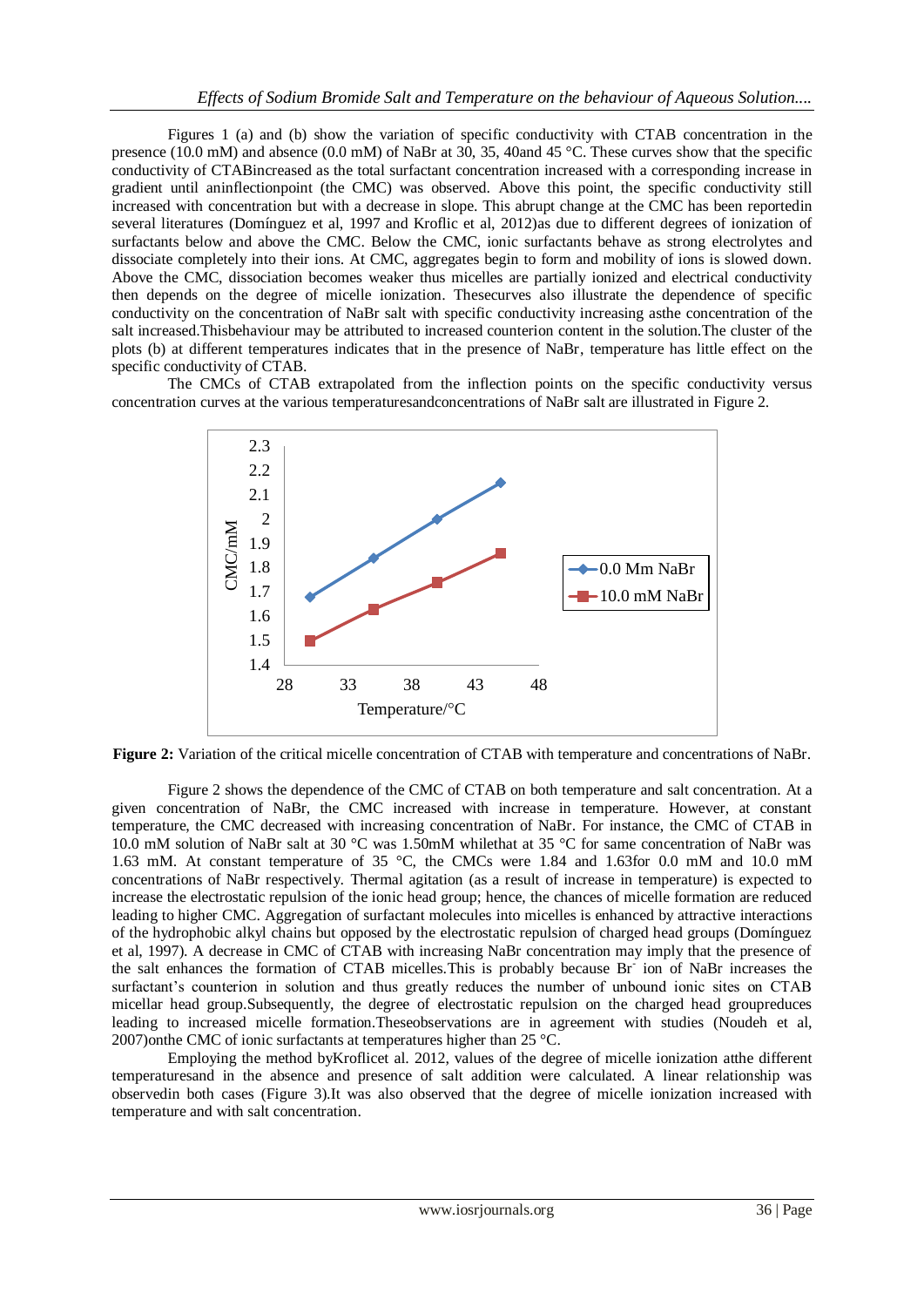

**Figure 3:**Variation of the degree of micelle ionization of CTAB with temperature in the presence (10.0 mM) and absence (0.00 mM) of NaBr.

This trend agrees with the results obtained by Kroflicet al, 2012on the study of the degree of ionization of alkyltrimethylammonium chlorides at differenttemperatures.They noted that increasing temperature increased the degree of ionization of the surfactant but no distinct influence of added salt was actuallyobserved. The increase in degree of ionization with NaBr concentration is an indicationthat the ionic strength of CTAB solutions increased with increasing concentration of the saltor the presence of NaBr increased the number of unbound counterions in CTAB solution.

The stability of the CTAB micelles formed was evaluated using equation 1(López-Díaz and Velázquez, 2007).

$$
\Delta G_M = RTlnX_{CMC} \tag{1}
$$

where $X_{\text{CMC}}$  is the critical micelle concentration in mole fraction unit,R,  $\Delta G_{\text{M}}$  and T are gas constant, free energychange and absolute temperature respectively.



**Figure 4:**Variation of the change in free energy of micelle formation (ΔG<sub>M</sub>) of CTABas a function of temperature and NaBr concentrations.

The plots in Figure 4 show that at increasing salt concentrations,the magnitudes of the free energy change of micelle formation for CTABincreased with increasing temperature,signifying that CTAB formed more stable micelles in the presence of NaBr salt.The decrease in CMC with NaBr concentration (Figure 2) mightimplythat NaBr concentration reduced the electrostatic repulsion of charged CTAB head groupthereby enhancing micelle formation.Consequently, the free energy requiredto transfer each CTAB molecule from the bulk solution into